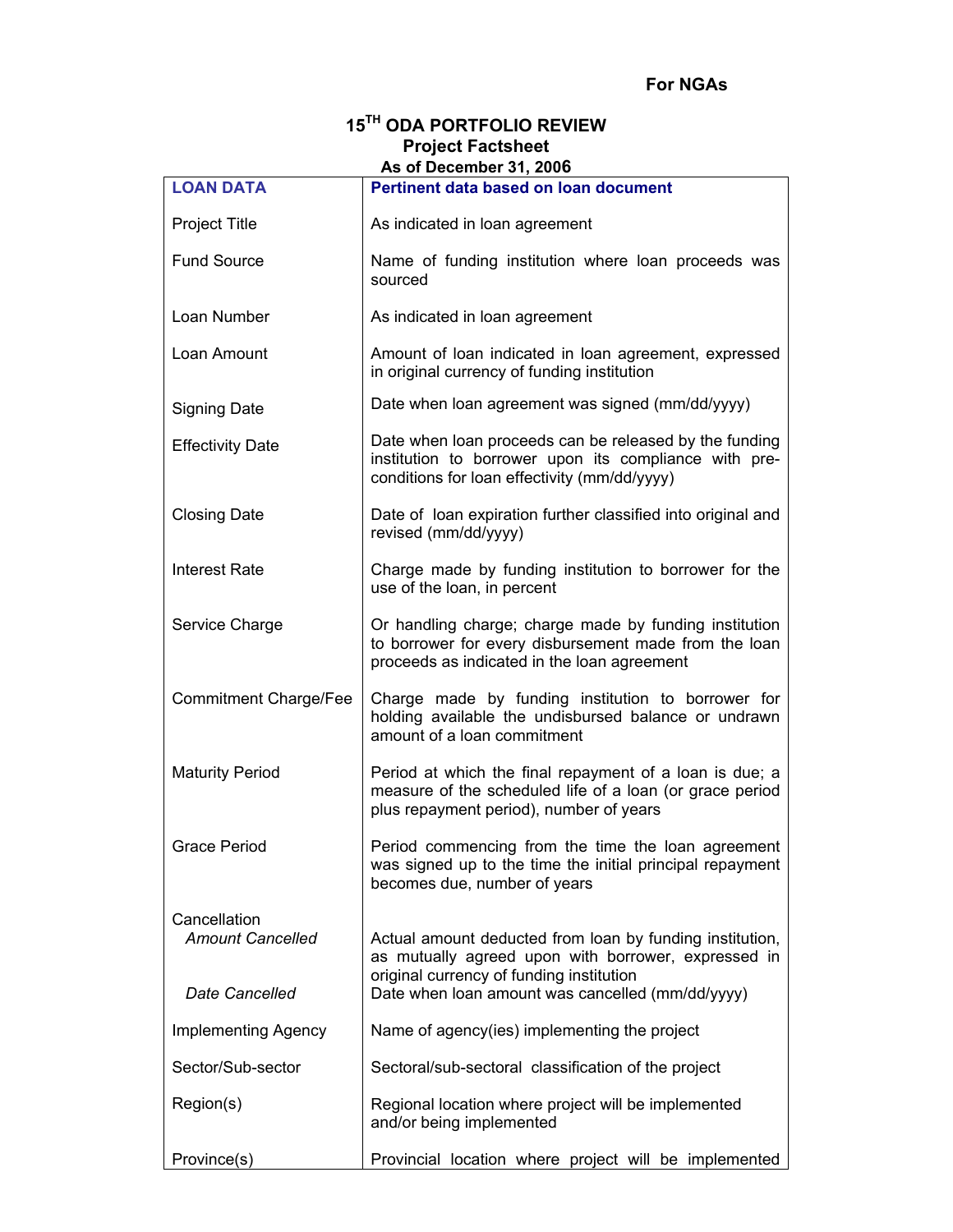|                                      | and/or being implemented                                                                                                                                                                                                      |
|--------------------------------------|-------------------------------------------------------------------------------------------------------------------------------------------------------------------------------------------------------------------------------|
| <b>Beneficiaries</b>                 | Target group of people where the project is planned to<br>bring benefits, and quantity to the extent possible                                                                                                                 |
| Objective(s)                         | Brief description of the new conditions that will be<br>project<br>realized/achieved<br>upon<br>completion,<br>when<br>beneficiaries utilize the project outputs                                                              |
| Description                          | Brief project description to cover overall physical output,<br>project components, inputs and other important aspects<br>of the project. (Please limit to a maximum of 50 words)                                              |
| <b>PROJECT</b>                       |                                                                                                                                                                                                                               |
| <b>COMPONENTS</b><br>Components      | Components of the project as identified in project                                                                                                                                                                            |
|                                      | documents                                                                                                                                                                                                                     |
| Output Indicators                    | Major<br>output<br>indicator<br>per<br>component<br>where<br>accomplishment is to be measured as identified in<br>project document                                                                                            |
| Cost                                 | Equivalent cost of components identified in project<br>documents or project appraisal reports, in P million<br>Target quantity to be accomplished per major output                                                            |
| Target at end of Project<br>Original | indicator as originally agreed between implementing<br>agency and funding institution based on approved project<br>documents or project appraisal reports                                                                     |
| Revised                              | Adjusted target to be accomplished per major output<br>indicator based on revised plan as agreed between<br>implementing agency and funding institution,<br>as<br>approved by the Investment Coordination Committee<br>(ICC). |
| <b>PROJECT COST</b>                  |                                                                                                                                                                                                                               |
| Total                                | Sum of Foreign Exchange component in peso equivalent<br>and Local cost of the project, in P million.                                                                                                                          |
| Forex                                | Foreign Exchange requirement of the project, in P million                                                                                                                                                                     |
| Local                                | Local cost requirement of the project, in P million                                                                                                                                                                           |
| <b>Conversion Rate</b>               | Peso equivalent of one (1) US\$ or currency of funding<br>institution (whichever is applicable).                                                                                                                              |
| <b>ICC-Approved Cost</b>             | Cost indicated in original ICC-approved document, in<br>$P$ million                                                                                                                                                           |
| Loan Agreement Cost                  | Cost indicated in the loan agreement, in P million                                                                                                                                                                            |
| Revised ICC-Approved                 | Revised project cost as approved by ICC, indicate date                                                                                                                                                                        |
| Cost                                 | of ICC concurrence and/or re-appraisal, in P million and<br>mm/dd/yyyy                                                                                                                                                        |
| Loan Proceeds                        | Sum of loan proceeds expressed in original currency of                                                                                                                                                                        |
| GOP                                  | the funding institution<br>Sum of GOP counterpart funds from national and/or local<br>governments, in P million                                                                                                               |
| <b>IMPLEMENTATION</b>                |                                                                                                                                                                                                                               |
| <b>SCHEDULE</b>                      | Date when project is scheduled to start as agreed                                                                                                                                                                             |
| <b>Project Start Date</b>            | between the implementing agency and funding institution<br>(mm/yyyy)                                                                                                                                                          |
| <b>Physical Completion</b>           | Date when project is scheduled to be completed as                                                                                                                                                                             |
| Date                                 | agreed between implementing agency and funding<br>institution,<br>as 'Original' and 'Revised'<br>classified<br>(mm/yyyy)                                                                                                      |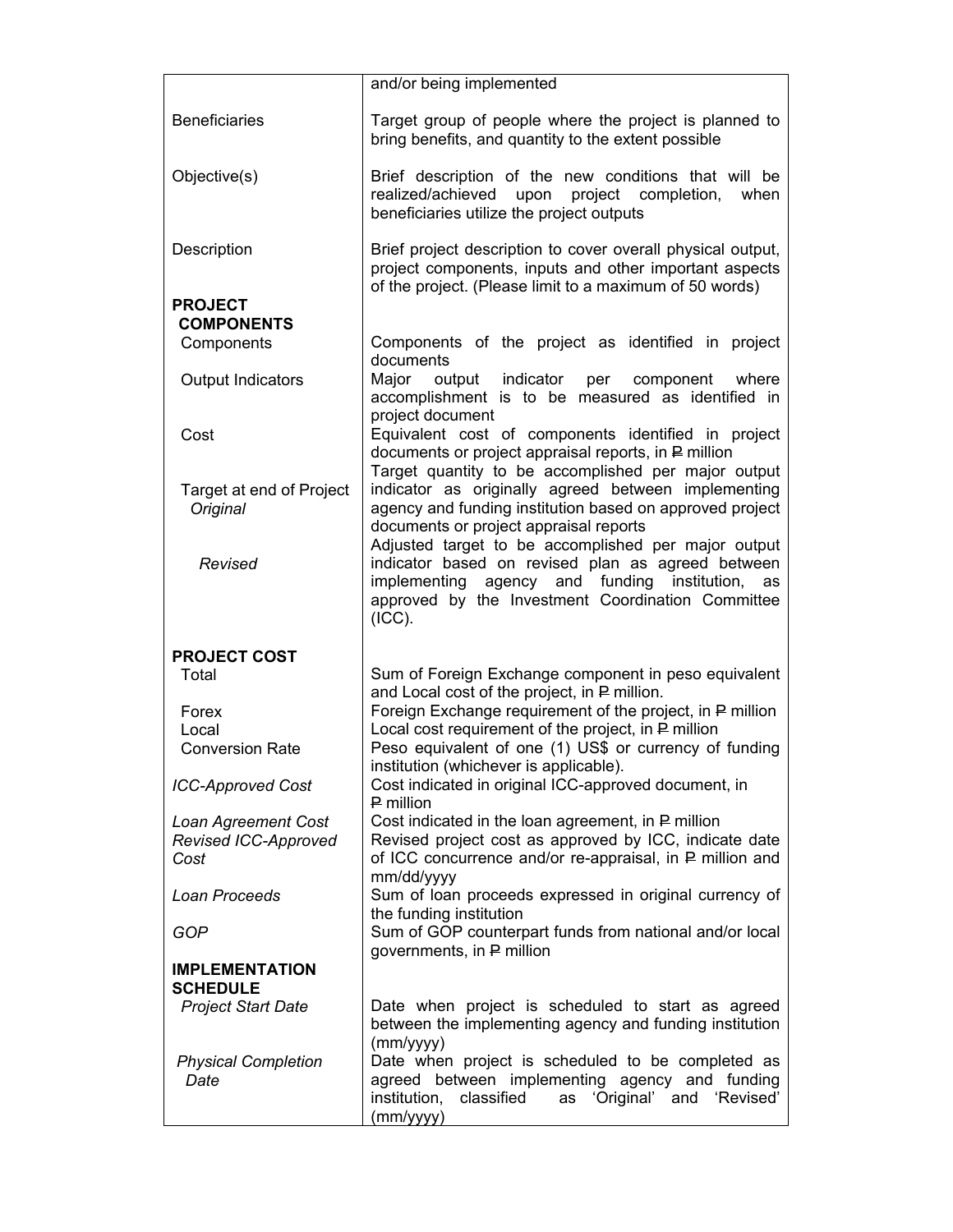## **15TH ODA PORTFOLIO REVIEW Table 1 Regional Disaggregation of Projects Agency As of December 31, 2006**

 $\mathsf{r}$ 

| <b>PROJECT TITLE</b>                              | As indicated in loan agreement                                                                                                                                                                                                                  |
|---------------------------------------------------|-------------------------------------------------------------------------------------------------------------------------------------------------------------------------------------------------------------------------------------------------|
| <b>LOCATION</b>                                   | Regional location where project will be implemented<br>and/or being implemented                                                                                                                                                                 |
| <b>PROJECT COST</b><br>TP<br>LP<br><b>GOP</b>     | Sum of funds from loan proceeds and<br>peso<br>counterpart, in P million.<br>Amount financed by loan from funding institution, in<br>$P$ million<br>Local counterpart of the project, in Pmillion                                               |
| <b>IMPLEMENTATION</b><br><b>SCHEDULE</b><br>Start | Date when project is scheduled to start as agreed<br>between the implementing agency and the funding<br>institution (mm/dd/yyyy)                                                                                                                |
| Completion                                        | Date when project is scheduled to be completed as<br>agreed between implementing agency and funding<br>institution, classified<br>as 'Original' and 'Revised'<br>(mm/yyy)                                                                       |
| <b>REMARKS</b>                                    | Justifications/explanations for any deviations, if any, in<br>the project cost and implementation schedule as<br>compared with those indicated in the Project<br>Factsheet, and issues/problems encountered which<br>resulted in said deviation |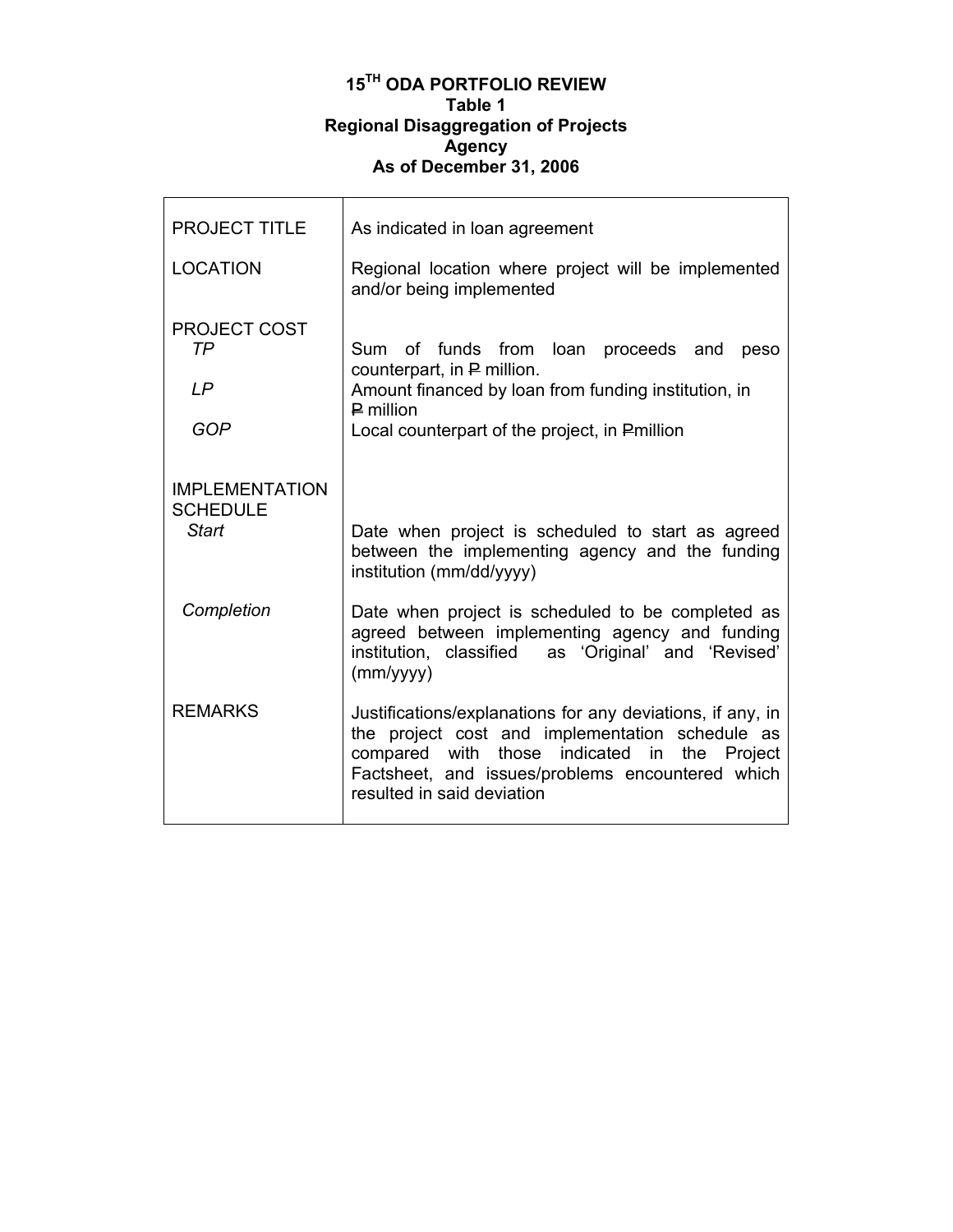#### **15th ODA PORTFOLIO REVIEW Table 2 Budget Forecast and Physical Targets Agency As of December 31, 2006**

| <b>PROJECT TITLE</b>                                                                    | As indicated in loan agreement                                                                                                                                                                                                               |
|-----------------------------------------------------------------------------------------|----------------------------------------------------------------------------------------------------------------------------------------------------------------------------------------------------------------------------------------------|
| <b>TOTAL COST</b>                                                                       | ICC-Approved Cost and Loan Agreement (L/A) Cost,<br>classified as funds from loan proceeds and GOP<br>counterpart, in P million                                                                                                              |
| <b>ICC-Approved Cost</b>                                                                | Project cost indicated in ICC-approved document<br>further classified into 'Original' and 'Revised', in P<br>million                                                                                                                         |
| L/A Cost                                                                                | Project cost indicated in loan agreement, in P million                                                                                                                                                                                       |
| <b>APPROPRIATIONS</b>                                                                   | Authorization issued by the Government based on<br>the General Appropriation Act (GAA), which allows<br>an agency to incur obligations for specified amounts,<br>classified into funds provided through loan proceeds<br>and GOP counterpart |
| As of December 31,<br>2005                                                              | Cumulative total budget cover provided for the<br>project under the GAA since project start up to<br>December 2005, in P million                                                                                                             |
| CY2006                                                                                  | Total budget cover provided for the project under the<br>GAA during the year, in P million                                                                                                                                                   |
| <b>MULTI-YEAR</b><br><b>REQUIREMENT</b><br><b>FORECAST</b>                              | Projected financial requirements per year from<br>CY2007 to CY2011, and future years, classified as<br>loan proceeds and GOP counterpart, Pmillion                                                                                           |
| <b>ACTUAL PHYSICAL</b><br><b>ACCOMPLISHMENT</b><br>As of December 31,<br>2005<br>CY2006 | Actual physical accomplishment since the start of the<br>project up to the end of December 2005, in %<br>Actual physical accomplishment during the particular<br>reporting period, in %.                                                     |
| <b>PROJECTED</b><br><b>PHYSICAL</b><br><b>ACCOMPLISHMENT</b>                            | Physical targets for the remaining years from<br>CY2007 to CY2011, and future years, in %. In case<br>annual physical targets could not be expressed in<br>overall percentage, please indicate target, based on<br>output indicators         |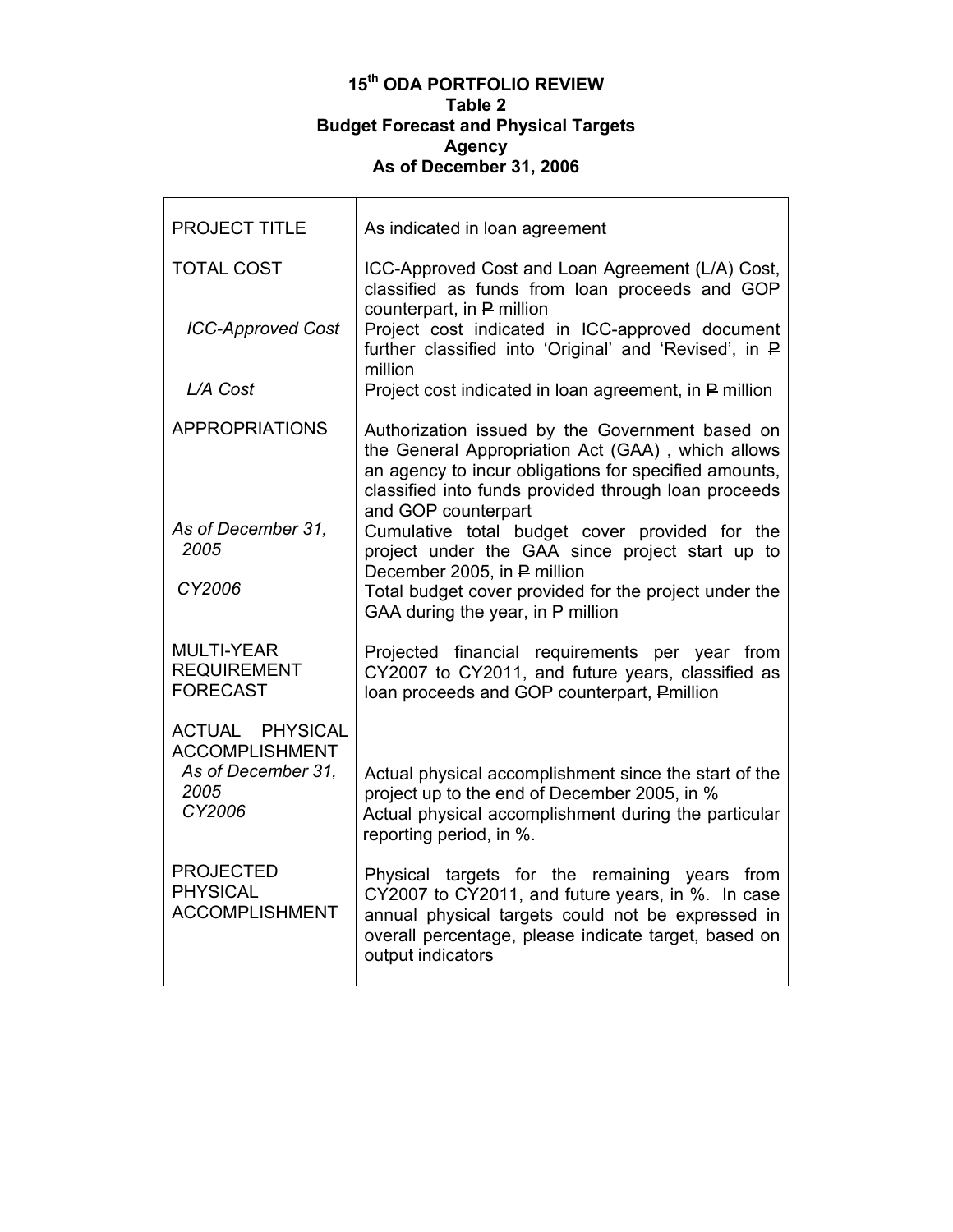# **15th ODA PORTFOLIO REVIEW Table 3A Financial Status of Projects Agency As of December 31, 2006**

| As indicated in loan agreement                                                                                                                                                          |
|-----------------------------------------------------------------------------------------------------------------------------------------------------------------------------------------|
| Authorization issued by DBM, which allows an agency<br>to incur obligations for specified amounts, classified<br>into funds provided through loan proceeds and GOP<br>counterpart       |
| Cumulative amount released from start of the project<br>up to end of CY 2005, in Pmillion<br>Amount released for the reporting period, in Pmillion                                      |
|                                                                                                                                                                                         |
| Liabilities legally incurred and committed to be paid<br>by the agency either immediately or in the future to<br>the sub-borrowers                                                      |
| Cumulative obligations incurred from the start of the<br>project up to the end of CY2005, in P million<br>Obligations incurred by the project for the reporting<br>period, in P million |
| Actual amount expended for the project (for PS,<br>MOOE and CO allocations), further classified into<br>loan proceeds and GOP counterpart                                               |
| Cumulative actual amount expended/utilized by the<br>project from the start of the project up to end of<br>$CY2005$ , in $P$ million                                                    |
| Actual amount expended/utilized by the project for the<br>reporting period, in P million                                                                                                |
|                                                                                                                                                                                         |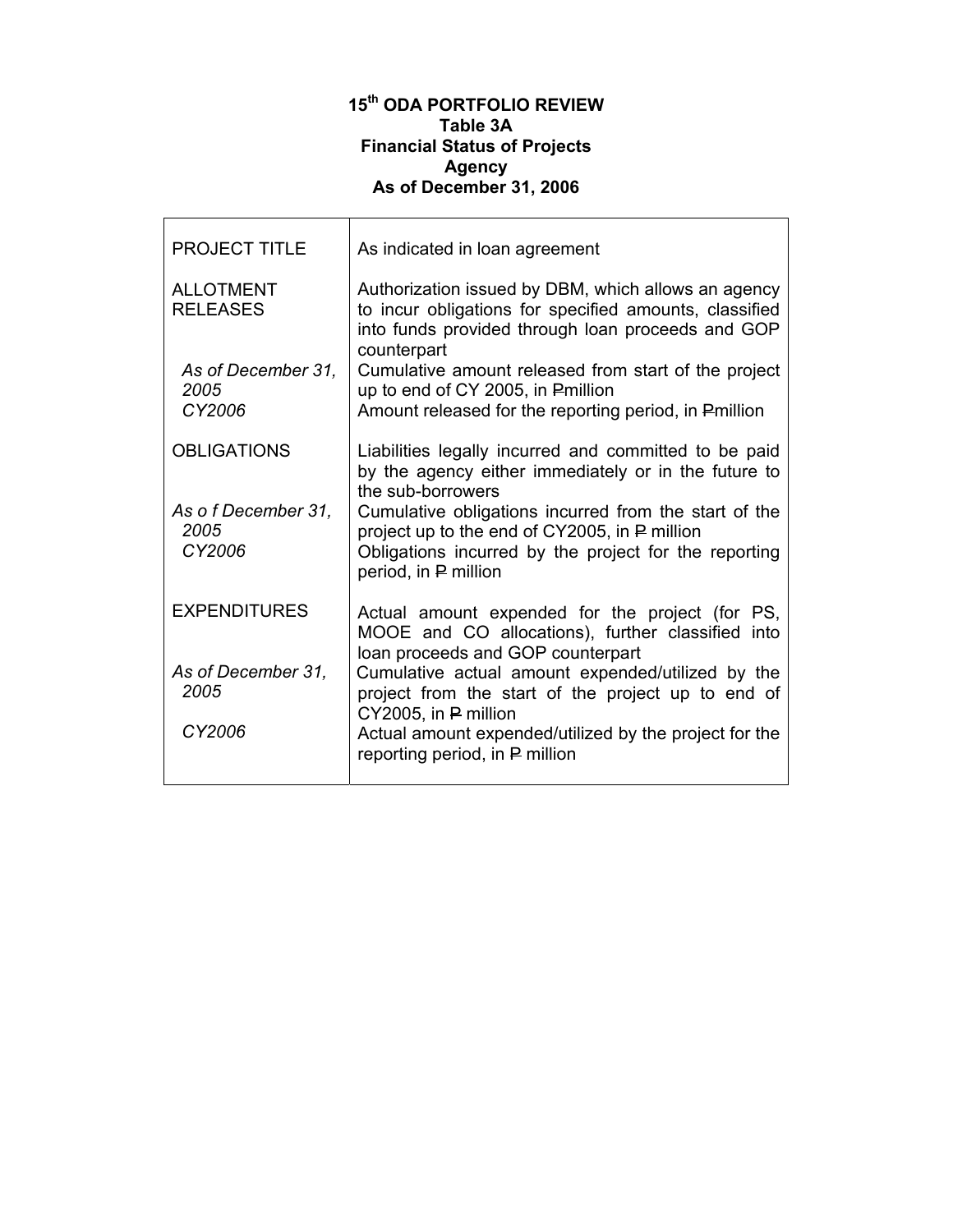#### **15th ODA PORTFOLIO REVIEW Table 3B Physical Targets and Actual Accomplishments of Projects Agency As of December 31, 2006**

| <b>PROJECT TITLE</b>                                    | As indicated in loan agreement                                                                                                                                                                                                                                                                                                                                                                                                                                              |
|---------------------------------------------------------|-----------------------------------------------------------------------------------------------------------------------------------------------------------------------------------------------------------------------------------------------------------------------------------------------------------------------------------------------------------------------------------------------------------------------------------------------------------------------------|
| <b>TARGET</b><br>As of December 31,<br>2005<br>CY2006   | Estimated physical targets which could be derived<br>from the project S-curve. In case annual physical<br>targets could not be expressed in overall percentage,<br>please indicate target, based on output indicators<br>Cumulative target since the start of the project up to<br>the end of CY 2005, in %<br>Physical target or output during the particular<br>reporting period, in %                                                                                    |
| <b>ACTUAL</b><br>As of December 31,<br>2005<br>CY2006   | Overall physical accomplishment or output of the<br>project<br>Cumulative physical accomplishment or output since<br>the start of the project up to the end of December<br>2005, in %<br>Physical<br>accomplishment or output during<br>the<br>particular reporting period, in %.                                                                                                                                                                                           |
| <b>SLIPPAGE</b><br>As of December 31,<br>2005<br>CY2006 | target and actual<br>physical<br>Variance<br>between<br>accomplishment or output of the project<br>Overall slippage since the start of the project up to the<br>end of CY 2005, in %<br>Slippage of the project during the particular reporting<br>period, in %.                                                                                                                                                                                                            |
| <b>REMARKS</b>                                          | Indicate whether the project would be completed on<br>schedule, or when slippage occurs, the extent and<br>factors causing such slippage. In case no physical<br>accomplishment or output was generated as of the<br>reporting period, please indicate preparatory activities<br>being undertaken such as: (1) preparation of work<br>requirements;<br>(2)<br>plan/financial<br>selection<br>οf<br>consultants; etc. Please indicate also the status of<br>said activities. |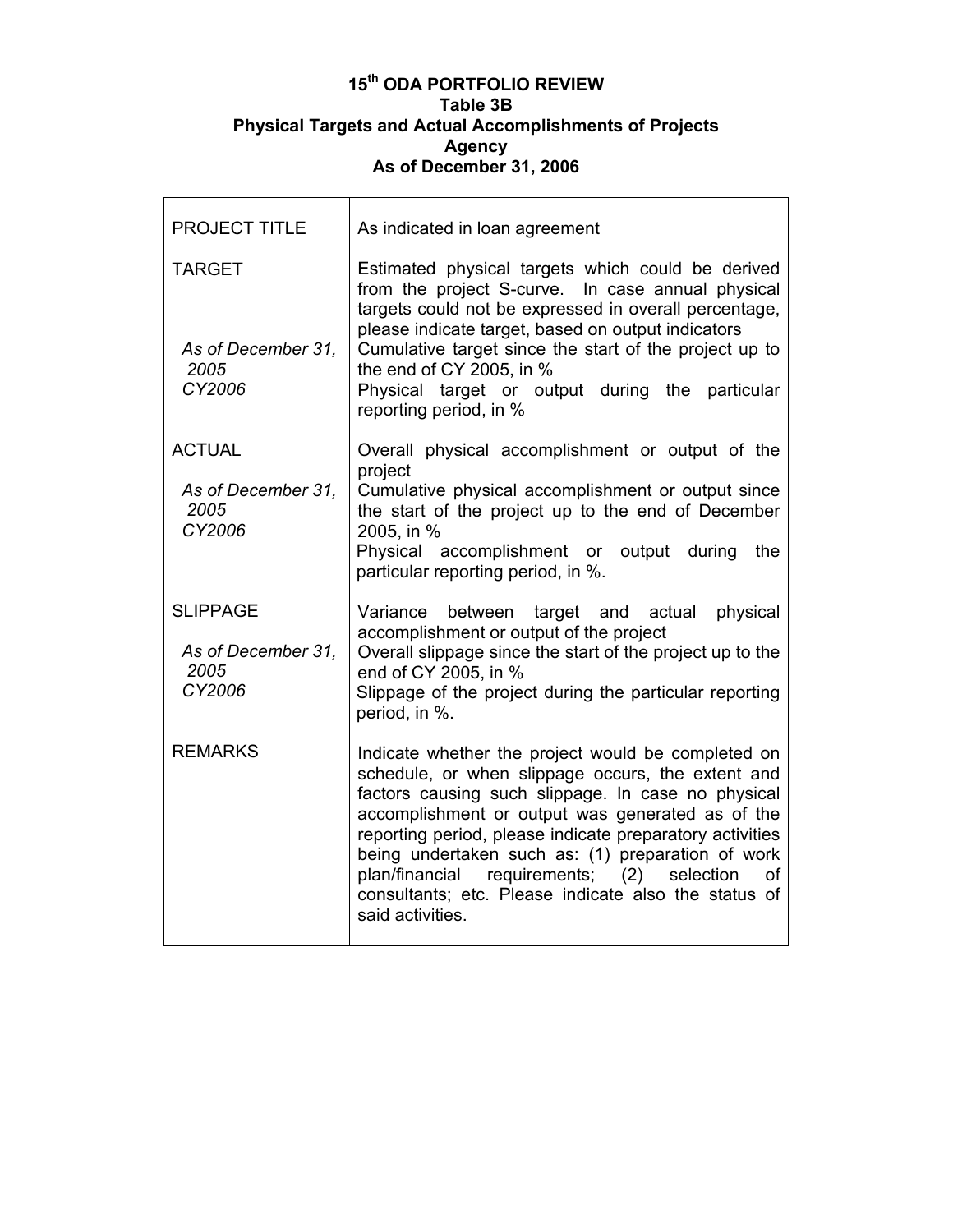#### **15th ODA PORTFOLIO REVIEW Table 4 Physical Outputs of Projects Agency As of December 31, 2006**

г

| <b>PROJECT TITLE</b>                 | As indicated in loan agreement                                                                                                                                                                                             |
|--------------------------------------|----------------------------------------------------------------------------------------------------------------------------------------------------------------------------------------------------------------------------|
| <b>OUTPUT INDICATOR</b>              | Major output indicator per component where<br>accomplishment is to be measured as indicated in<br>project documents, i.e., kilometers of roads<br>constructed/rehabilitated, lineal meters of bridges<br>constructed, etc. |
| <b>TARGET</b>                        | Target quantity to be accomplished as agreed<br>between implementing agency and<br>funding<br>institution, if any                                                                                                          |
| As of December 31,<br>2005<br>CY2006 | Cumulative quantity to be accomplished from the<br>start of the project up to the end of CY 2005<br>Target quantity to be accomplished during the<br>particular reporting period                                           |
| <b>ACTUAL</b>                        |                                                                                                                                                                                                                            |
| As of December 31.<br>2005<br>CY2006 | Cumulative actual quantity accomplished from the<br>start of the project up to the end of December 2005<br>Actual quantity accomplished during the particular<br>reporting period                                          |
| <b>REMARKS</b>                       | Indicate whether the target quantity would be<br>delivered as scheduled, and if not, the factors that<br>affected its delivery on time                                                                                     |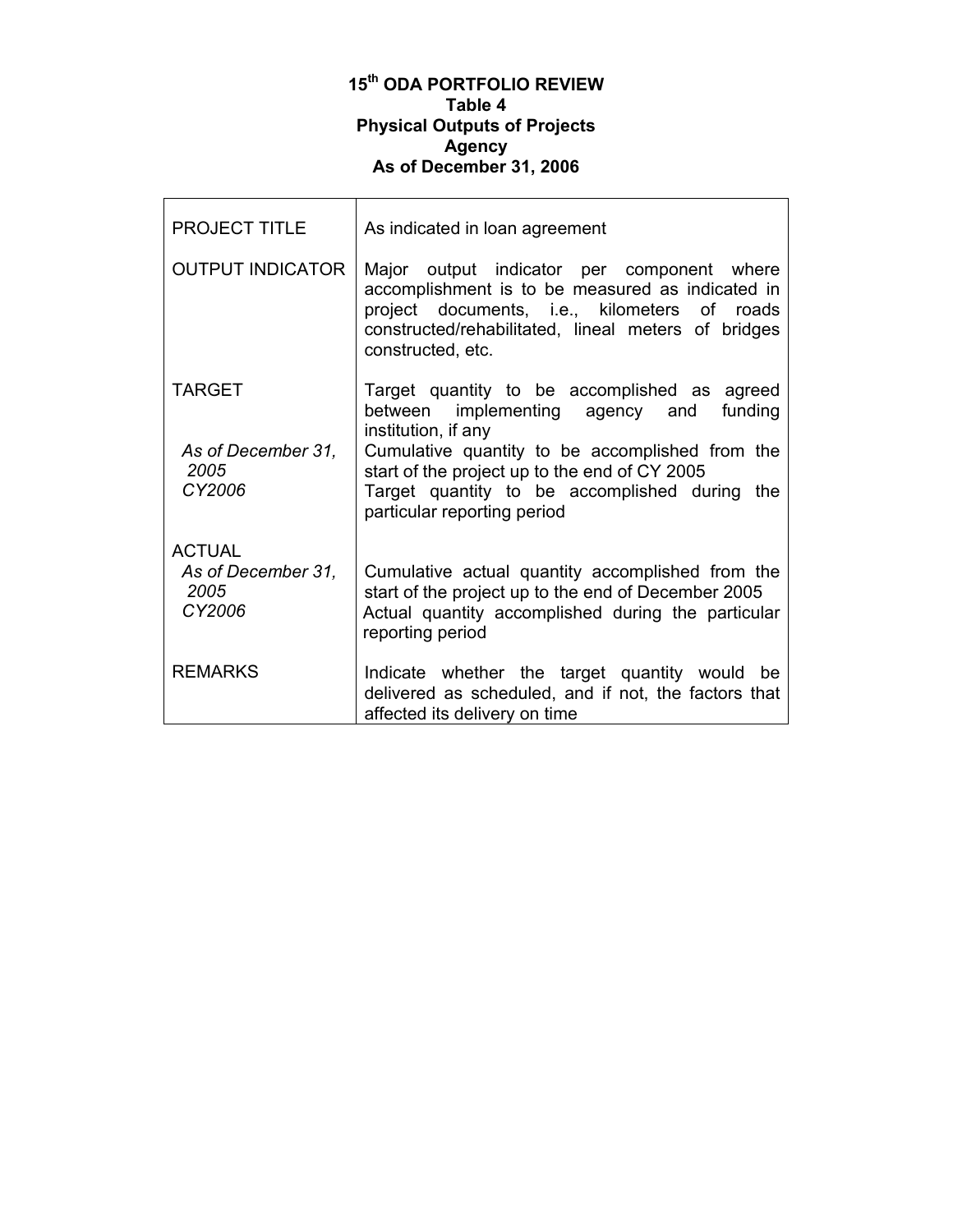#### **15th ODA PORTFOLIO REVIEW Table 5A Estimate of Additional Budget Requirements (For Projects with Cost Overruns) Agency As of December 31, 2006**

| <b>FUNDING SOURCE</b>        | Name of funding institution where<br>loan<br>proceeds was sourced                                                                                                                          |
|------------------------------|--------------------------------------------------------------------------------------------------------------------------------------------------------------------------------------------|
| <b>PROJECT TITLE</b>         | As indicated in loan agreement                                                                                                                                                             |
| <b>PROJECT COST</b>          | ICC-approved cost, loan agreement cost and<br>current estimate, classified as funds from loan<br>proceeds and GOP counterpart, in P million                                                |
| <b>ICC-Approved Cost</b>     | Project cost as approved by ICC further<br>classified as Original and Revised, in P million                                                                                                |
| L/A Cost                     | indicated<br>Project<br>cost as<br>in the<br>loan                                                                                                                                          |
| <b>Current Estimate</b>      | agreement, in P million<br>Estimated revised project cost, subject to ICC<br>approval, in P million                                                                                        |
| <b>COST OVERRUN</b>          | Estimated additional budget<br>required<br>to<br>complete the project                                                                                                                      |
| <b>ICC-Approved Cost</b>     | Variance between the original and revised<br>ICC-approved costs, in P million                                                                                                              |
| L/A Cost                     | Variance between the original ICC-approved                                                                                                                                                 |
| <b>Current Estimate</b>      | and loan agreement costs, in P million<br>Variance between the ICC- approved and<br>current estimated costs, in P million                                                                  |
| % COST OVERRUN               | Percentage of additional budget required to<br>complete the project                                                                                                                        |
| <b>ICC-Approved Cost</b>     | Percentage variance between the original and<br>revised ICC-approved costs                                                                                                                 |
| L/A Cost                     | ICC-<br>Percentage variance<br>between<br>the                                                                                                                                              |
| <b>Current Estimate</b>      | approved and loan agreement costs<br>Percentage variance<br>ICC-<br>between<br>the<br>approved and current estimated costs                                                                 |
| <b>JUSTIFICATION/REMARKS</b> | Explanations or reasons for cost overrun.<br>-lf<br>the project has been presented to/approved<br>by ICC, please indicate date of concurrence<br>and major reasons cited for cost overrun. |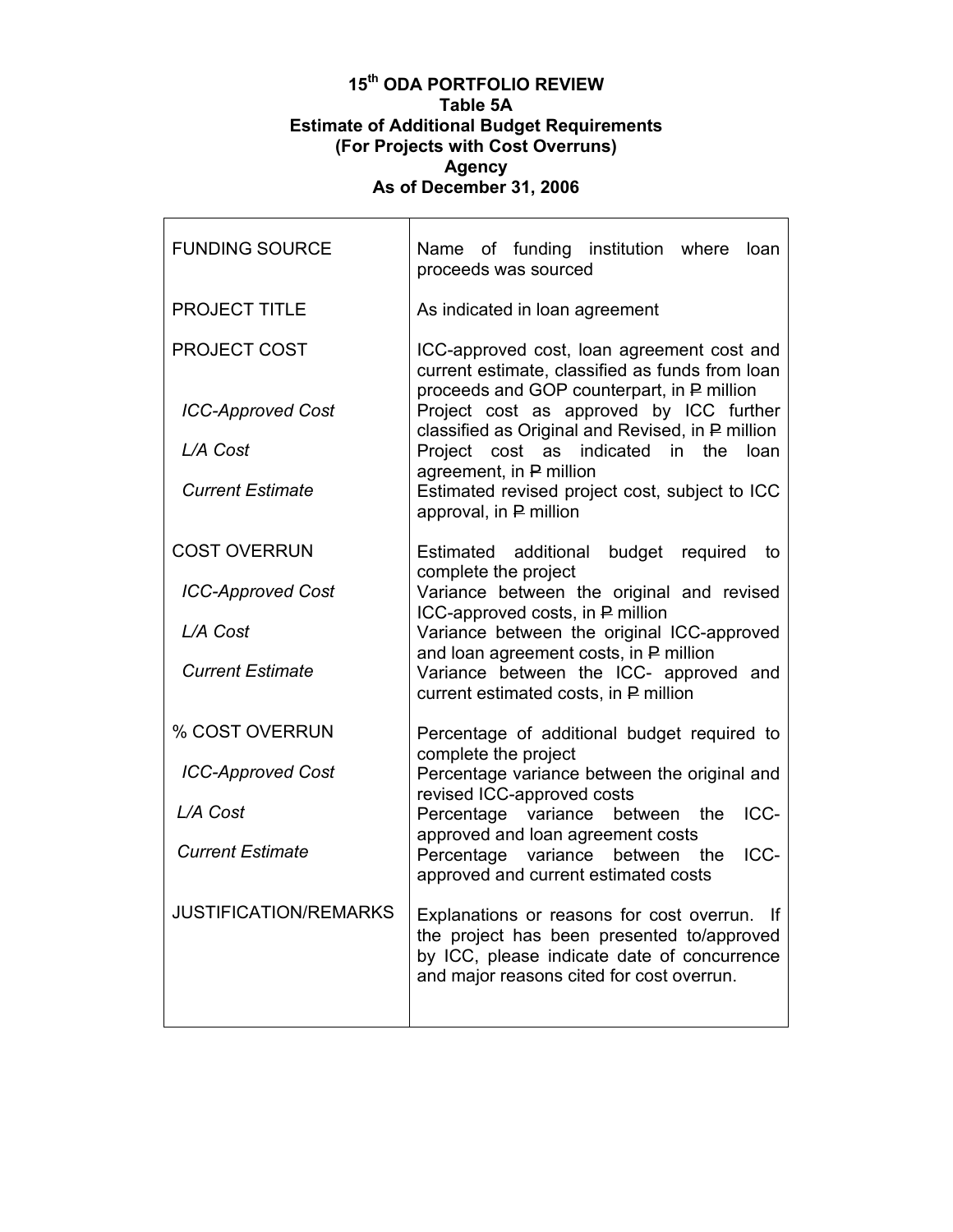## **15th ODA PORTFOLIO REVIEW Table 5B Detailed Estimate of Additional Budget Requirements Agency As of December 31, 2006**

| <b>PROJECT TITLE/</b><br><b>COMPONENTS</b> | indicated in<br>ICC-approved/Loan<br>As<br>Agreement documents                                                                                                             |
|--------------------------------------------|----------------------------------------------------------------------------------------------------------------------------------------------------------------------------|
| <b>ICC-APPROVED COST</b>                   | Project cost as approved by ICC, classified as<br>original and revised, broken down into loan<br>proceeds and GOP counterpart for each<br>component                        |
| <b>CURRENT ESTIMATE</b>                    | Estimated revised project cost, subject to ICC<br>approval, classified as funds from loan<br>proceeds and GOP counterpart in P million                                     |
| <b>ALLOTMENT RELEASES</b>                  | Cumulative amount released by DBM from the<br>start of the project to the reporting period,<br>classified into funds provided through loan<br>proceeds and GOP counterpart |
| <b>OBLIGATIONS</b>                         | Liabilities legally incurred and committed to be<br>paid by the agency either immediately or in<br>the future to the sub-borrowers, in $P$ million                         |
| <b>EXPENDITURES</b>                        | Cumulative actual amount expended/utilized<br>by the project from the start of the project up<br>to end of CY2006, in P million                                            |
| <b>AVAILABLE BUDGET</b>                    | Variance between the ICC-Approved Cost and<br>current estimate                                                                                                             |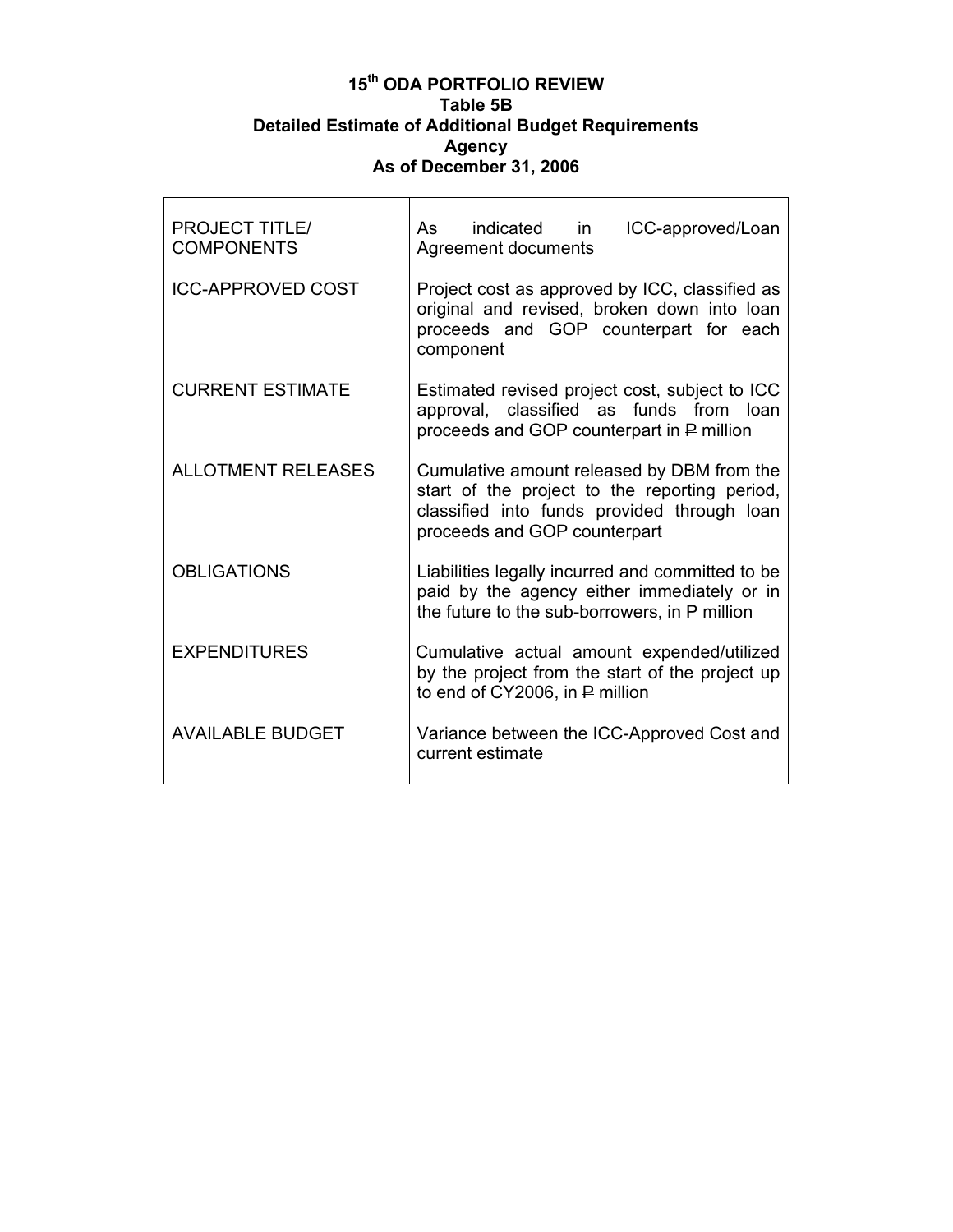#### **15th ODA PORTFOLIO REVIEW Table 6 Problem Analysis of Projects Agency As of December 31, 2006**

г

| <b>PROJECT TITLE</b>                                            | As indicated in loan agreement                                                                                                                                                                                                                                                                                                                                                                                                                                                                                                                                               |
|-----------------------------------------------------------------|------------------------------------------------------------------------------------------------------------------------------------------------------------------------------------------------------------------------------------------------------------------------------------------------------------------------------------------------------------------------------------------------------------------------------------------------------------------------------------------------------------------------------------------------------------------------------|
| <b>OUTSTANDING</b><br><b>PROBLEMS</b>                           | Major issues/problems still outstanding<br>encountered during the pre-implementation<br>phase as well as in the implementation phase.<br>Provide more details on the type/nature of<br>problem, magnitude, as well as indication of<br>how long this problem had been existing.                                                                                                                                                                                                                                                                                              |
| REMARKS/ASSESSMENT<br><b>ACTION TAKEN/BEING</b><br><b>TAKEN</b> | Indicate probable cause of problems and the<br>steps taken/being taken in resolving past<br>problems. Also indicate date(s) when these<br>problems were resolved.<br>List down countermeasures underway or being<br>instituted by concerned unit(s), whether<br>individually or collectively to resolve the<br>identified problems. Indicate details of the<br>problem and its probable effect on the overall<br>project scope, implementation schedule and<br>Indicate also the names of other<br>cost.<br>agencies involved to facilitate early resolution<br>of problems. |
| <b>RECOMMENDATION/S</b>                                         | Outline the action plan necessary to resolve<br>any outstanding problem affecting the project.<br>Given the problems identified as outstanding,<br>indicate the probability of still meeting the<br>project objectives - low, moderate, high<br>probability, etc.                                                                                                                                                                                                                                                                                                            |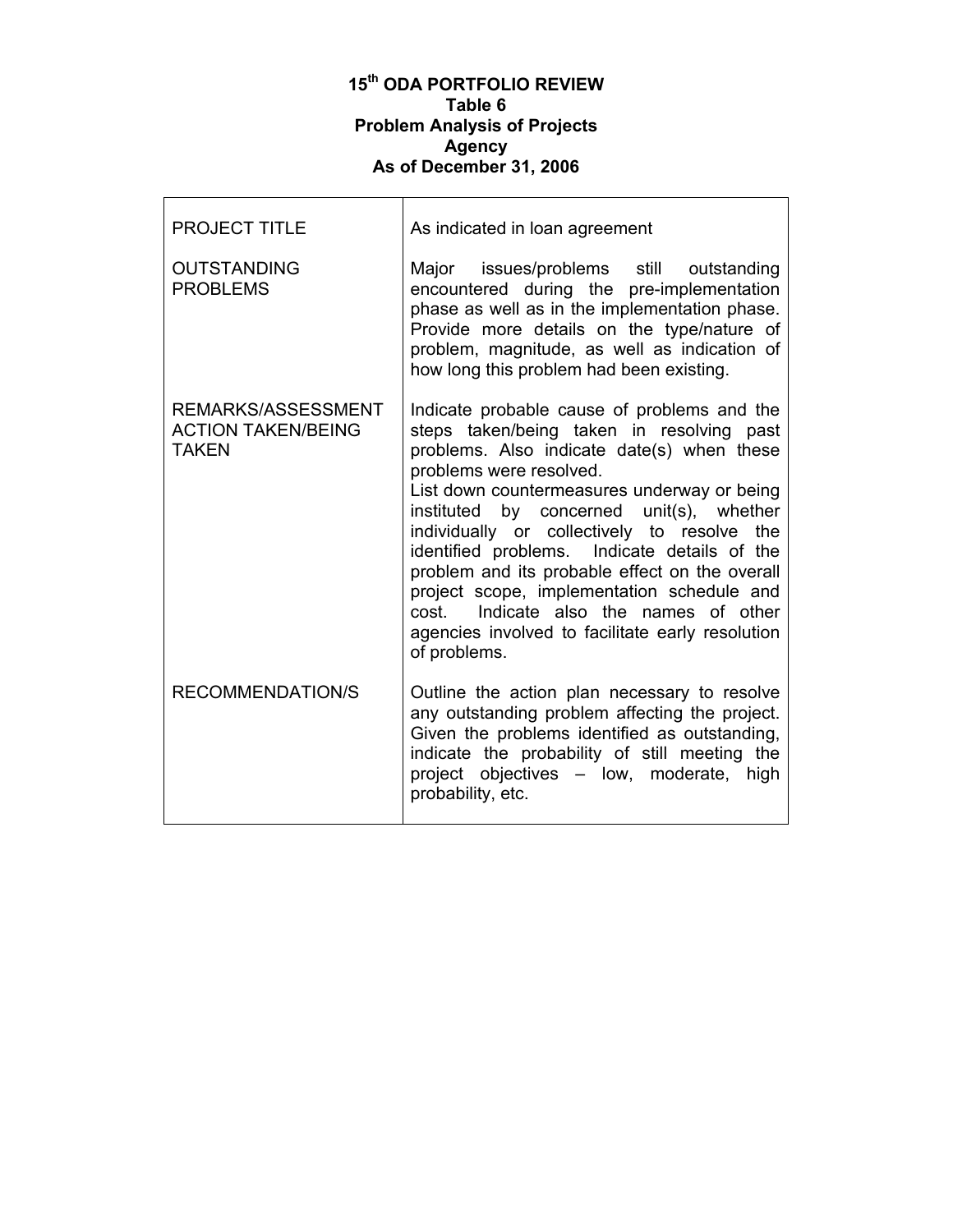### **15th ODA PORTFOLIO REVIEW TABLE 7 Projects with Possible Cancellations in CY 2007 and Beyond Agency As of December 31, 2006**

 $\mathsf{r}$ 

| <b>FUNDING SOURCE</b>                                                                  | Name of funding institution where loan proceeds was<br>sourced                                                                                                                                                                                |
|----------------------------------------------------------------------------------------|-----------------------------------------------------------------------------------------------------------------------------------------------------------------------------------------------------------------------------------------------|
| <b>PROJECT TITLE</b>                                                                   | As indicated in loan agreement                                                                                                                                                                                                                |
| <b>POSSIBLE LOAN</b><br><b>AMOUNT FOR</b><br><b>CANCELLATION IN</b><br>2007 AND BEYOND | Estimated portion of loan amount to be cancelled in<br>2007 and beyond, in \$million                                                                                                                                                          |
| <b>REASON/S FOR</b><br><b>CANCELLATION</b>                                             | Provide details on the reason(s) for cancellation.<br>Given the reasons identified which resulted in the<br>cancellation, indicate the probability of still meeting<br>the project objectives $-$ low, moderate,<br>high<br>probability, etc. |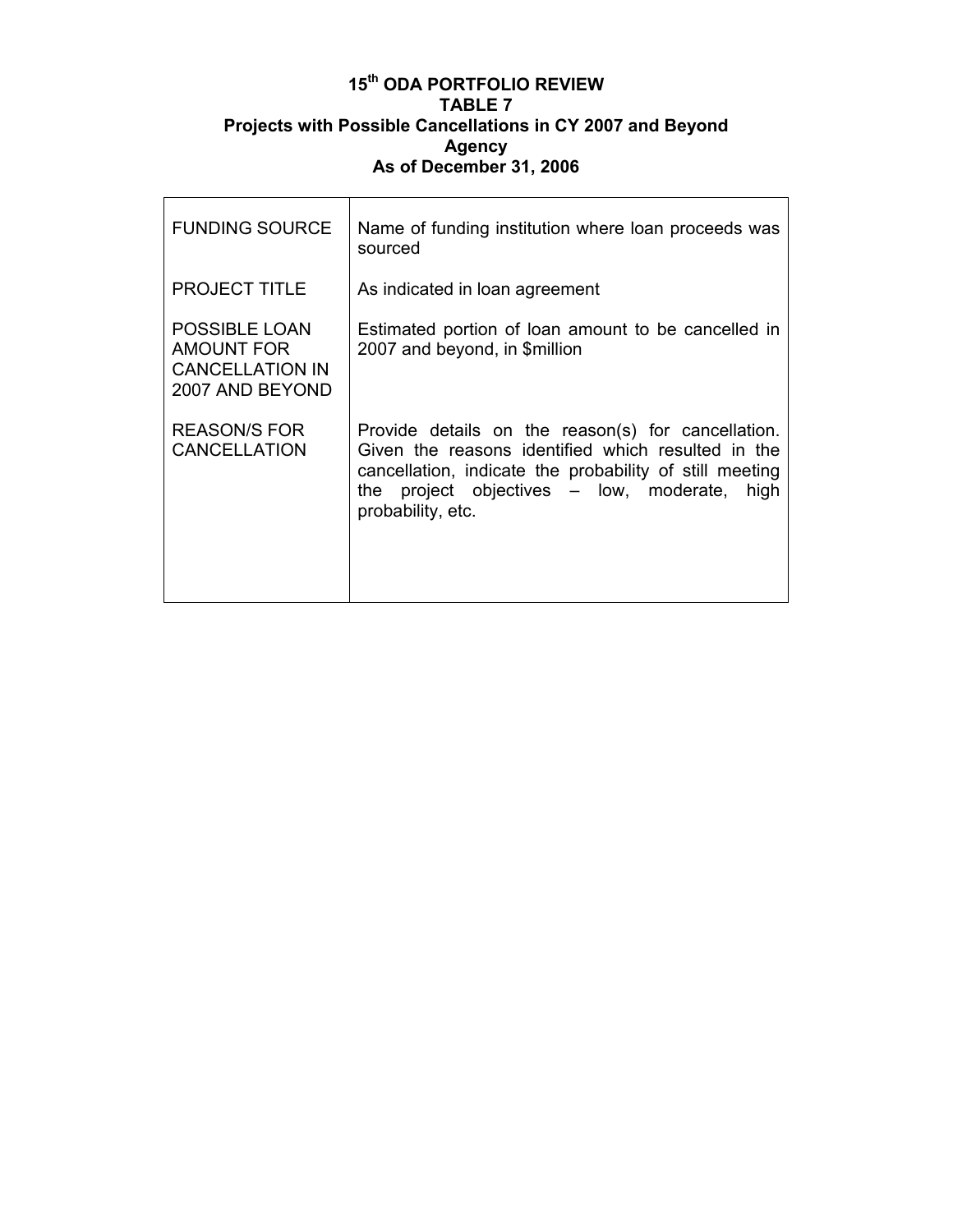#### **15th ODA PORTFOLIO REVIEW Table 8 Project Results Agency As of December 31, 2006**

| <b>PROJECT TITLE</b>                       | As indicated in loan agreement                                                                                                                                                                                                                                                                                                                                        |
|--------------------------------------------|-----------------------------------------------------------------------------------------------------------------------------------------------------------------------------------------------------------------------------------------------------------------------------------------------------------------------------------------------------------------------|
| <b>LOAN NUMBER</b>                         | Number of loan indicated in loan agreement                                                                                                                                                                                                                                                                                                                            |
| <b>IMPLEMENTING</b><br><b>AGENCY</b>       | Name of agency(ies) implementing the project                                                                                                                                                                                                                                                                                                                          |
| <b>PROJECT</b><br><b>OBJECTIVE/S</b>       | Consists of the Goal, Purpose and Output as<br>indicated in the project's logical framework (ICC<br>PE Form 6). The objectives (if there are many<br>objectives) that will be assessed are those which<br>can be achieved during the evaluation period.                                                                                                               |
|                                            | Results refer to the project objective(s) as stated<br>in the narrative summary of the project's logical<br>framework (ICC PE Form 6). These are new<br>conditions<br>qualities achieved<br>or<br>when<br>beneficiaries adopt/utilize the project outputs.                                                                                                            |
| <b>RESULTS</b><br><b>INDICATORS/TARGET</b> | Indicators which will measure/indicate in concrete,<br>observable and objectively verifiable terms, to<br>what extent the expected results have been<br>achieved. Indicators, as much as possible, should<br>have Quality, Quantity, Area and Beneficiaries<br>dimensions.                                                                                            |
| <b>OBSERVED RESULTS</b>                    | Maybe either proxy or logframe indicators. Proxy<br>indicators may lead as "stand in" for the logical<br>framework indicators (as indicated in the project's<br>logical framework or ICC PE Form 6) whenever<br>the latter is still not available/appreciable but<br>nevertheless may provide early evidence that<br>project results will be or will not be achieved. |

Note: Projects are not simply a means to accomplish components and activities but they are the best means to attain end of project objectives or project results (or outcomes). Project results are the initial benefits directly resulting from the project. These should become visible during, or soon, after project completion. They are usually based on specific results indicators which are measurable indicators derived from the logical framework (or similar instruments) used in the design of the project.